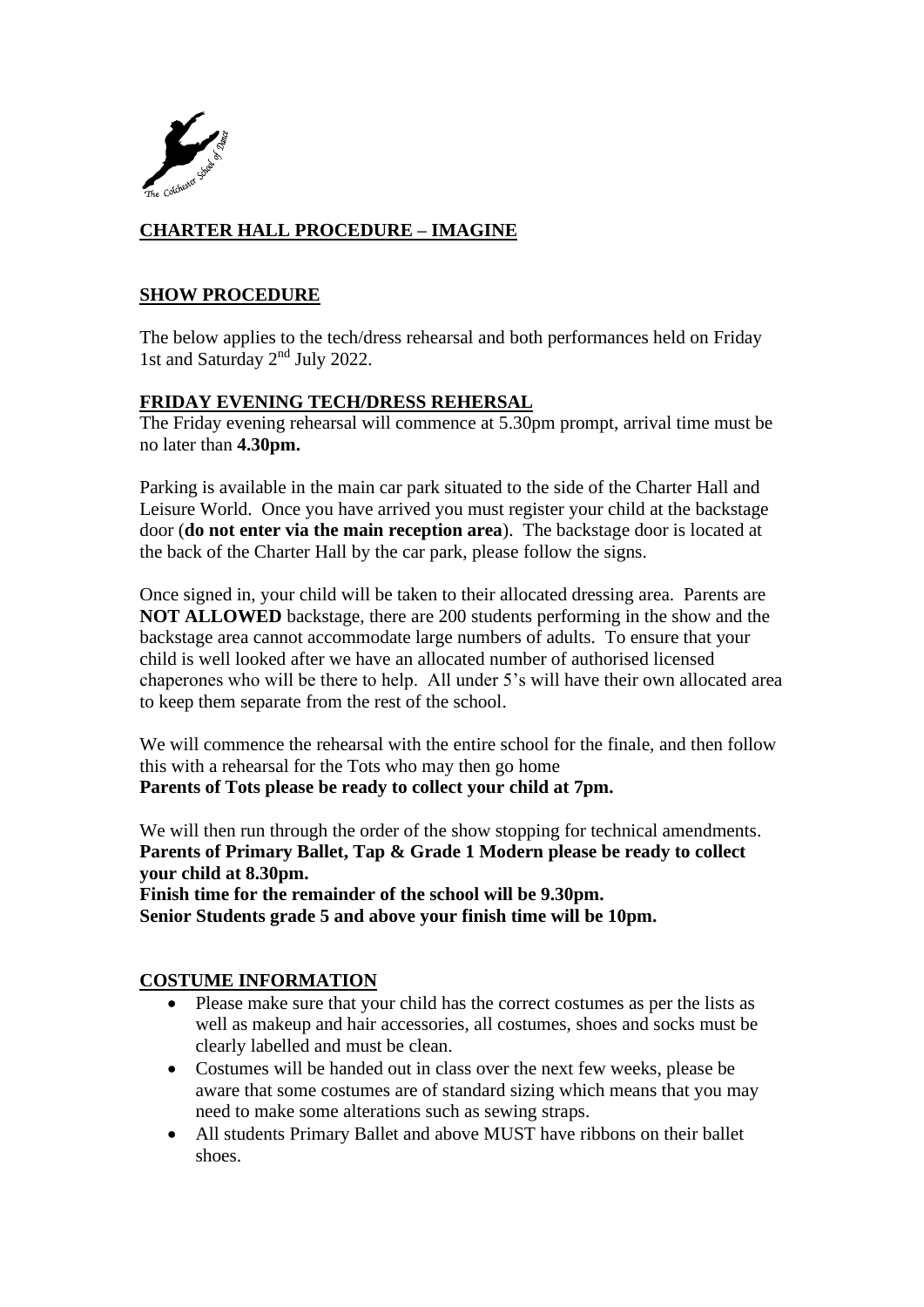- No nail polish or jewellery is allowed, including earrings. We cannot stress enough the importance of this rule, jewellery can be dangerous with costumes, if your child has recently had their ears pierced then small plasters must cover earrings.
- If your child requires a bun for their routine then this must be correctly styled without a bun donut. If unsure please see our recently posted video or speak with your class teacher.
- Underwear is not permitted underneath leotards or Tutus as they can be seen. This is a standard rule for all dance shows and exams. For all other costumes underwear requirements will be detailed on your costume list. If unsure then please speak with your class teacher.
- All senior students must have shimmer tights which are to be kept on for all routines including underneath ballet tights.
- All costumes are to be left backstage after the dress rehearsal and are not to be taken home until after the last performance.
- Please DO NOT come to any rehearsal or performance dressed in your costume and please DO NOT bring any unnecessary items of clothing/bags (e.g class uniform).

## **FOOD & GAMES**

- All young children are allowed to bring games or a book, colouring etc but no felt tip pens or crayons please!
- **No Electrical devices are permitted and children Year 6 and under are not allowed mobile phones**. This is for safeguarding reasons, we cannot have any potential forms of photography backstage.
- Students year 7 and above are permitted to bring their phones but these must be stored within bags and only removed after each rehearsal or performance.
- Please provide your child with plenty of water and a cereal bar type snack (no nut products).
- Fizzy drinks/ juice are not permitted unless there is a medical reason that your child needs to have a sugary drink, in which case we must be informed.
- A full packed lunch or a large number of snacks is NOT required at any time. Children must eat before and after rehearsals and performances.

## **SATURDAY MATINEE PERFORMANCE**

The Saturday Matinee performance will commence at 2.30pm please arrive backstage no later than **1.30pm**.

Matinee will finish at approx **4.45pm**

All students MUST leave the backstage area between performances

## **SATURDAY EVENING PERFORMANCE**

For the evening performance which commences at 7pm please arrive no later than **6.15pm**.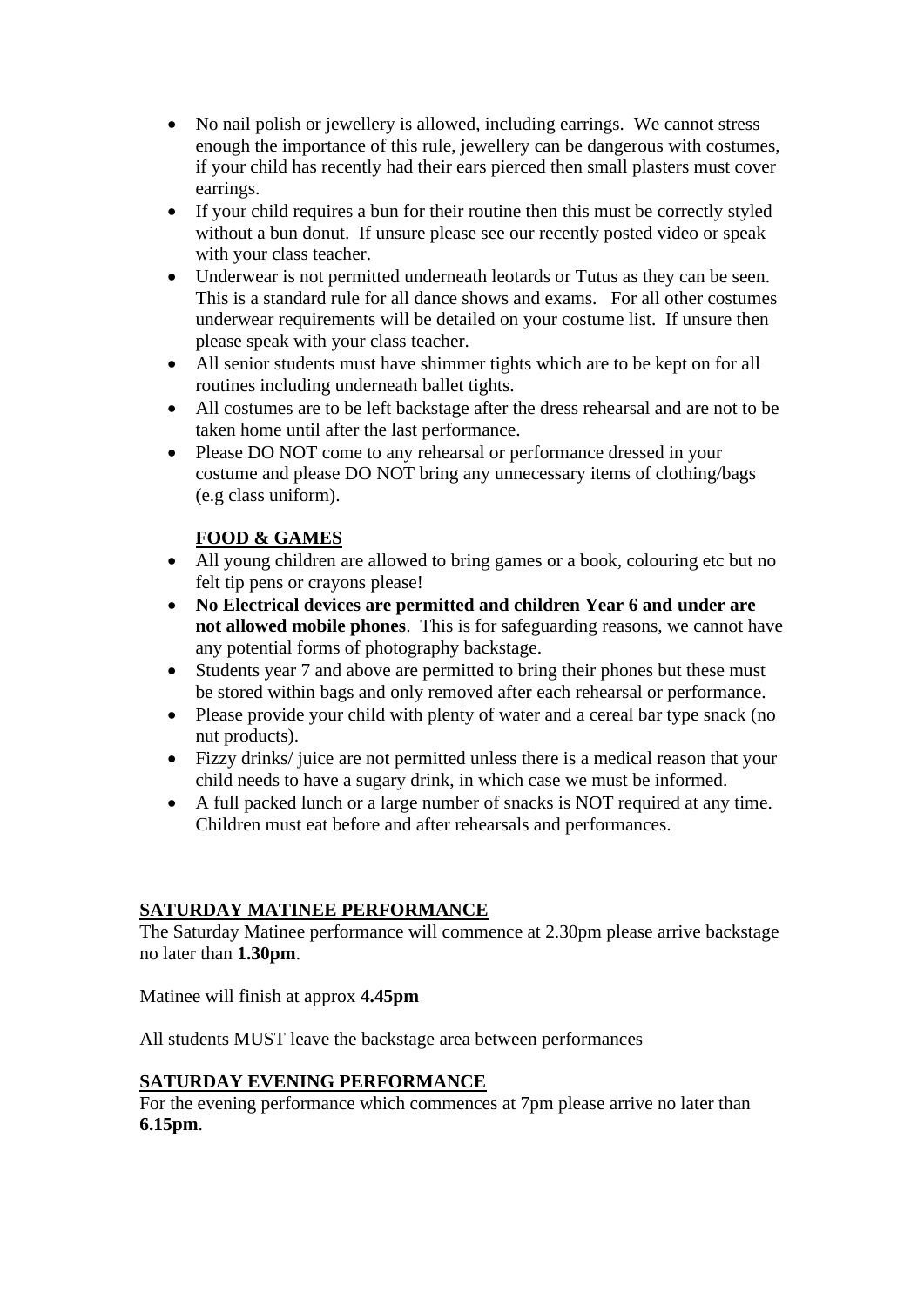All Tots who are appearing in the evening performance will be finished at **7.30pm** unless they are appearing in the finale.

The show will finish at approx **9.45pm**.

**If you have any questions or concerns on the performance day the please speak with the check in staff on the backstage desk. Helen Dennis and Sarah Steers.**

**Please do not email, call or post on Facebook any queries on performance day as these will not be seen/answered. Please only send a message if it is an emergency, e.g if your child is too ill to perform to Jo on 07884 232375.**

**All show documents can be found on [www.colchesterschoolofdance.co.uk](http://www.colchesterschoolofdance.co.uk/)**

## **ONLINE PERMISSION FORM**

Due to certain health & safety, safeguarding and insurance reasons all students under the age of 18 years are subject to strict controls during public theatre performances, it is with this in mind that we respectfully ask all parents to read through the following information and please complete the online form.

Upon entering the theatre all students must be signed in by an adult, we regret to inform that no parents are allowed backstage at any time before, during or after performances. We have a set number of authorised licensed chaperones who are there to take care of all the students. Both the Colchester School of Dance and the Charter Hall have first aid trained staff on hand should the need arise. The school also holds contact details for all students however if you are planning to make alternate arrangements for collection then we must be informed.

Between performances **ALL** students **MUST** leave the backstage area and not return again until 6.15pm, students aged 14 and over can leave unaccompanied between performances if we have signed permission by a parent.

**All students under the age of 18 must be collected by an adult after the dress rehearsal / last performance on Saturday evening, they will not be allowed to walk out to the car park to meet you and must be collected from the backstage door.** 

At no time should you collect your child from the main reception area.

**The checking in & out must be completed correctly, for which you may have to be patient with us.**

We hope that you appreciate that these arrangements are in place to ensure the safety of your child.